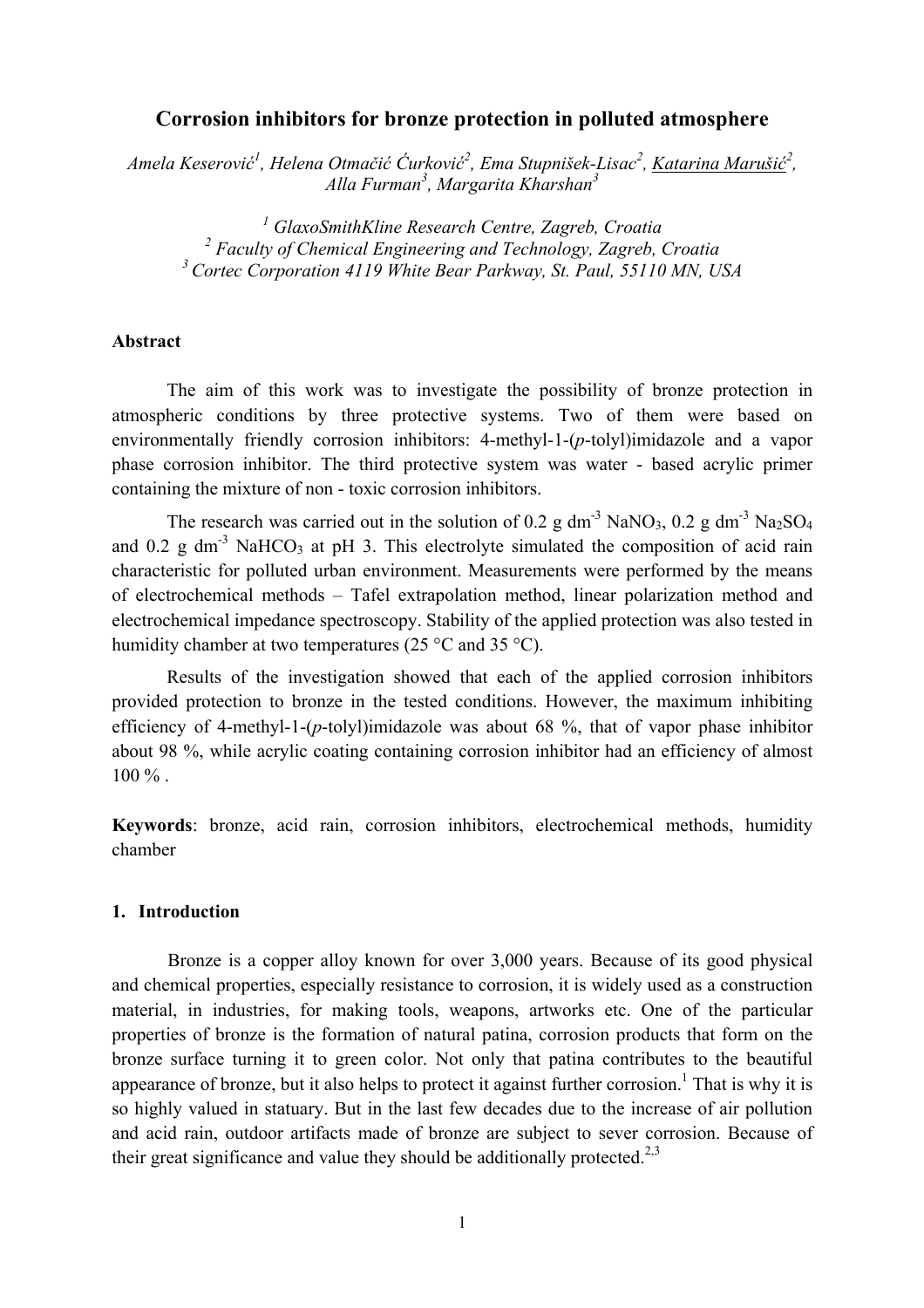One of the methods for metal protection is using corrosion inhibitors. Most of commercially available corrosion inhibitors that have been known as highly effective are toxic and, therefore, dangerous for the environment.<sup>4</sup> Thus they need to be replaced with non - toxic compounds that can protect metal with the same high effectiveness. This research was aimed to investigate the possibility of bronze protection with three environmentally friendly systems. The toxicity of the 4-methyl-1-(*p*-tolyl)imidazole was tested measuring the inhibition of bacterial growth while toxicity testing for vapor phase inhibitor was determined orally on rats. Its LD50 value is 7500 mg/kg which is significantly higher than the LD50 of benzotriazole (560 mg/kg), common corrosion inhibitor for copper and its alloys.

Methods used in this investigation are electrochemical methods – Tafel extrapolation method, linear polarization method and electrochemical impedance spectroscopy. Stability of the applied protection was also tested using accelerated methods in a humidity chamber at two temperatures (25 $\degree$ C and 35 $\degree$ C).

#### **2. Experimental**

## **2.1. Chemicals**

### *2.1.1. Electrolyte*

The studies were performed in the solution of 0.2 g dm<sup>-3</sup> NaNO<sub>3</sub>, 0.2 g dm<sup>-3</sup> Na<sub>2</sub>SO<sub>4</sub> and  $0.2$  g dm<sup>-3</sup> NaHCO<sub>3</sub> acidified to pH 3. This solution simulated acid rain in urban environment.

## *2.1.2. Inhibitors*

 Three inhibiting systems were examined in this research. All of them have shown a very low toxicity and, therefore, are environmentally acceptable.

 *Inhibitor 1*, 4-methyl-1-(*p*-tolyl)imidazole, is an imidazole derivative, well-known for its ability to protect copper $5-10$  and copper alloys because of its strong adsorption on the metal surface  $^{2,11}$ 

*Inhibitor 2* is a vapor phase compound completely soluble in water. It creates a transparent, thin and soft lubricating film on metal surface. It is biodegradable and does not contain nitrites and phosphates.

*Inhibitor 3* is a water - based acrylic primer containing the mixture of non - toxic corrosion inhibitors.

# **2.2. Materials**

Electrochemical measurements were performed in a three - electrode cell, filled with 300 ml of electrolyte solution. As the working electrode was used bronze electrode, the reference electrode was saturated calomel electrode and the counter electrode was platinum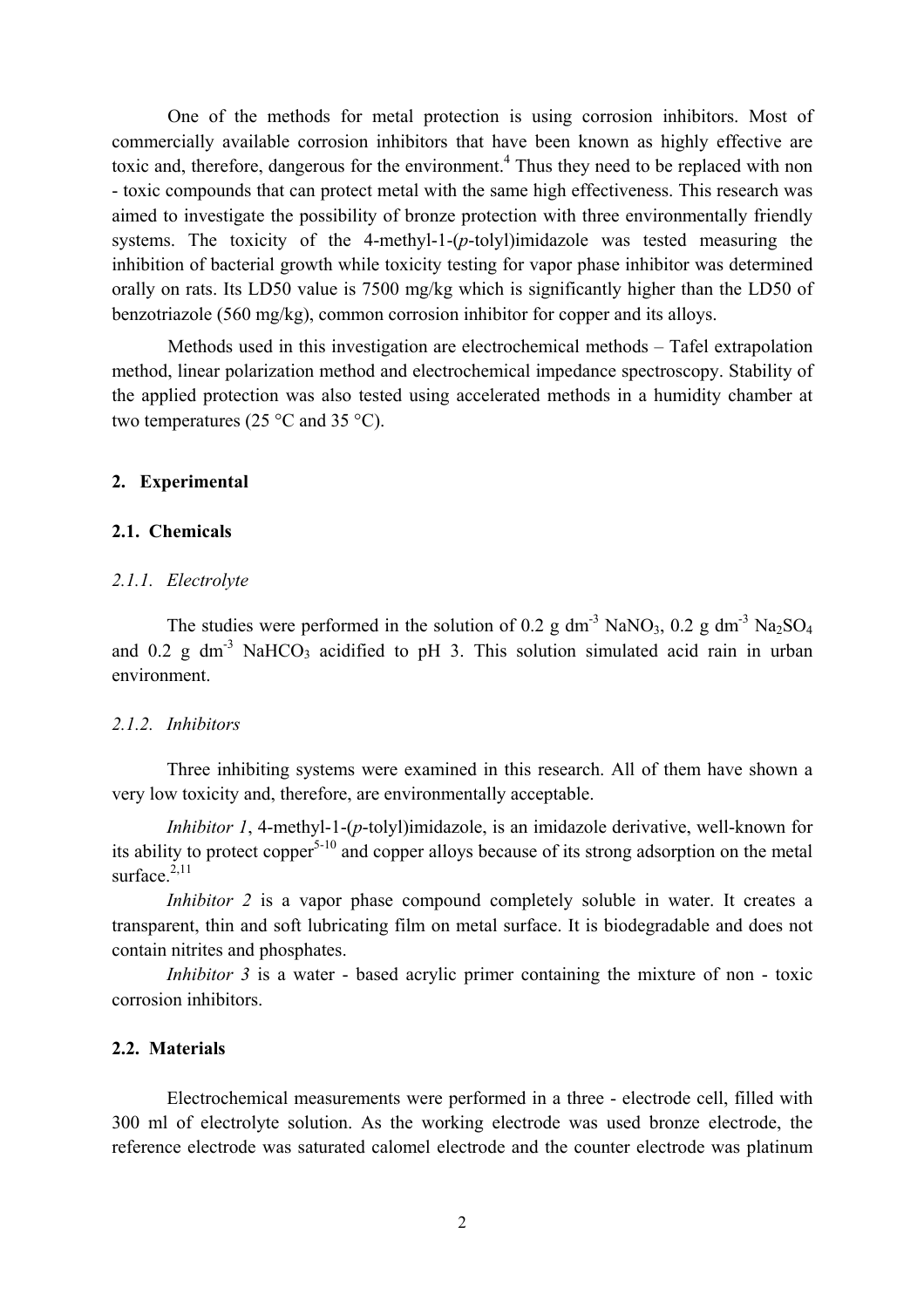plate. Bronze electrode was insulated with epoxy resin so that surface exposed to aggressive media was  $A = 1$  cm<sup>2</sup>. Its composition is shown in the *Table 1*.

*Table 1.* Composition of the bronze electrode

| wt % Sn Pb Zn Fe P Cu |  |                                            |  |  |
|-----------------------|--|--------------------------------------------|--|--|
|                       |  | $6.10$ $0.01$ $0.10$ $0.02$ $0.11$ $93.66$ |  |  |

 Bronze panels that were used in humidity chamber were made of phosphorus bronze whose composition is presented in *Table 2*. Bronze panels were 2.54 cm x 5.08 cm x 0.0813 cm with a diameter  $d = 0.476$  cm hanging hole.

*Table 2*. Composition of the bronze panels

| wt % Sn Pb Zn Fe P Cu |  |                                     |  |
|-----------------------|--|-------------------------------------|--|
|                       |  | 5.80  0.05  0.30  0.10  0.35  93.40 |  |

 Before each measurement bronze electrode/specimens were wet abraded with 1500 and 2000 grit sandpaper, polished with  $Al_2O_3$  particles diameter  $d = 0.5 \mu m$ , degreased with methanol and rinsed with deionized water.

## **2.3. Methods**

In this research measurements were performed by the means of electrochemical methods, while the stability of the applied protection was also tested in a humidity chamber at two temperatures (25°C and 35 °C).

## *2.3.1. Electrochemical measurements*

Electrochemical methods used in this work were Tafel extrapolation method, linear polarization method and electrochemical impedance spectroscopy (EIS). Polarization measurements were performed on VersaStat, EG&G instrument controlled with 352/252 SoftCorr<sup>TM</sup> Corrosion Software, while EIS measurements on Gamry PCI4 Potentiostat/Galvanostat/ZRA with EIS300 software.

Polarization measurements were performed in the wide potential range  $E_{\text{corr}}$   $\pm 150$  mV (Tafel extrapolation method) and in the narrow potential range  $E_{\text{corr}} \pm 20$  mV (linear polarization method) at scan rate 0.166 mV/s. EIS measurements were performed at open circuit potential with the amplitude of perturbing signal of 10 mV and in the frequency range 100 kHz to 10 mHz.

Due to its high polarization resistance, *Inhibitor 3* was not tested using electrochemical methods.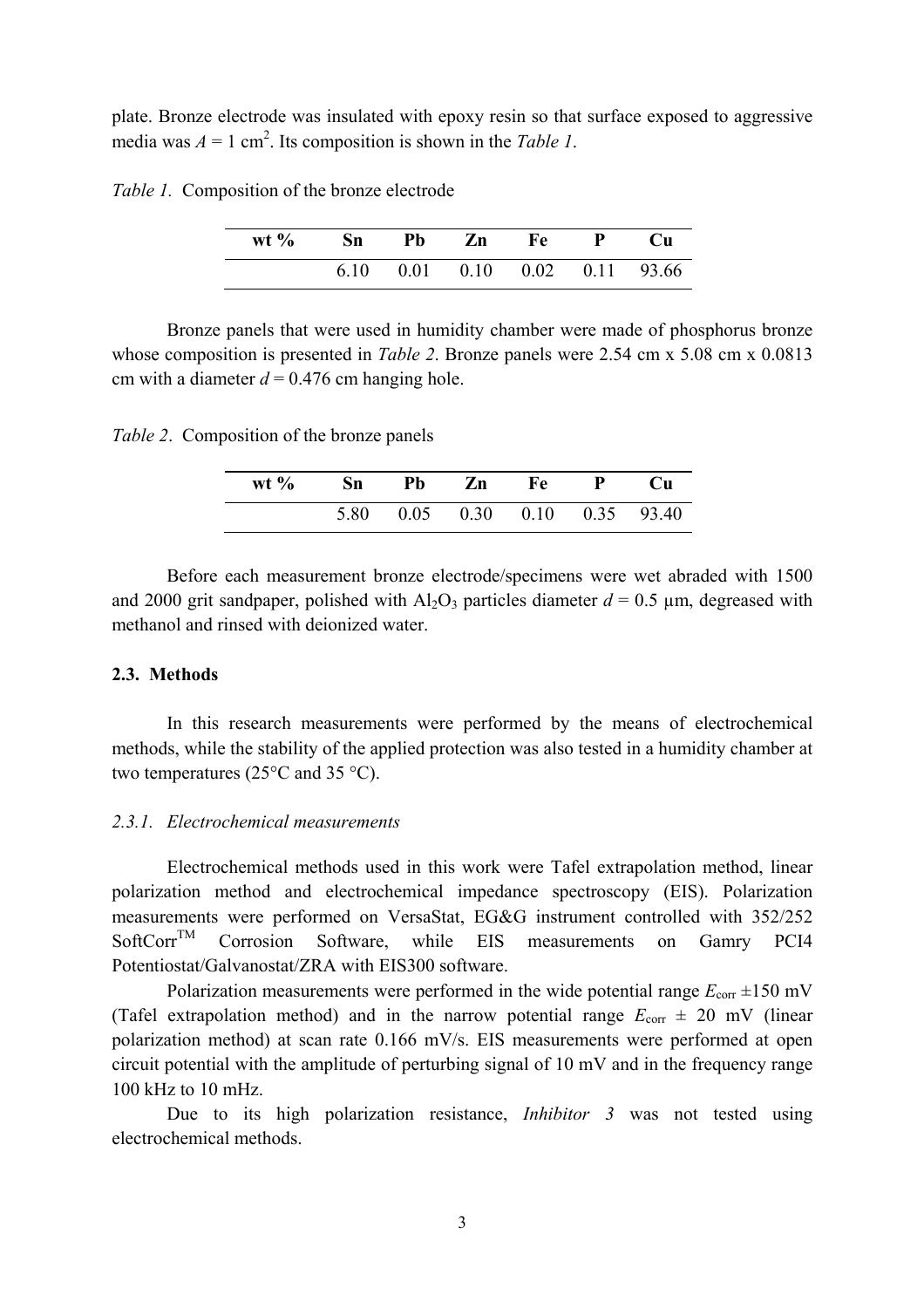#### *2.3.2. Humidity chamber*

Accelerated methods used for testing the stability of the applied protection on bronze specimens were conducted in a Q-Fog Cyclic Corrosion Chamber at two temperatures (25ºC and 35ºC) in three cycles (144, 240 and 336 hours) at 100 % relative humidity. A week spent in this humidity chamber is approximately six months of exposing the samples to the actual corrosive atmosphere. Bronze specimens were first immersed in an inhibitor solution (*Inhibitors 2* and *3* are in liquid form while *Inhibitor 1* was dissolved in ethanol) and then put in the chamber that was saturated with the studied electrolyte (0.2 g dm<sup>-3</sup> NaNO<sub>3</sub>, 0.2 g dm<sup>-3</sup>  $Na<sub>2</sub>SO<sub>4</sub>$  and 0.2 g dm<sup>-3</sup> NaHCO<sub>3</sub>). For comparison, unprotected samples were also exposed to the same aggressive conditions. After each cycle, panels were analyzed visually and gravimetrically.

#### **3. Results and discussion**

#### **3.1. Polarization resistance determination**

Optimum concentration of each examined inhibitor was determined from polarization resistance measurements.



*Figure 1.* Polarization curves of bronze for various concentrations of *Inhibitor 1*

Corrosion parameters determined from the polarization curves recorded in the narrow potential range are presented in *Table 3*. The inhibitor efficiency was calculated using the relation

$$
z = \frac{j_{corr}^0 - j_{corr}^{inh}}{j_{corr}^0} \cdot 100\%
$$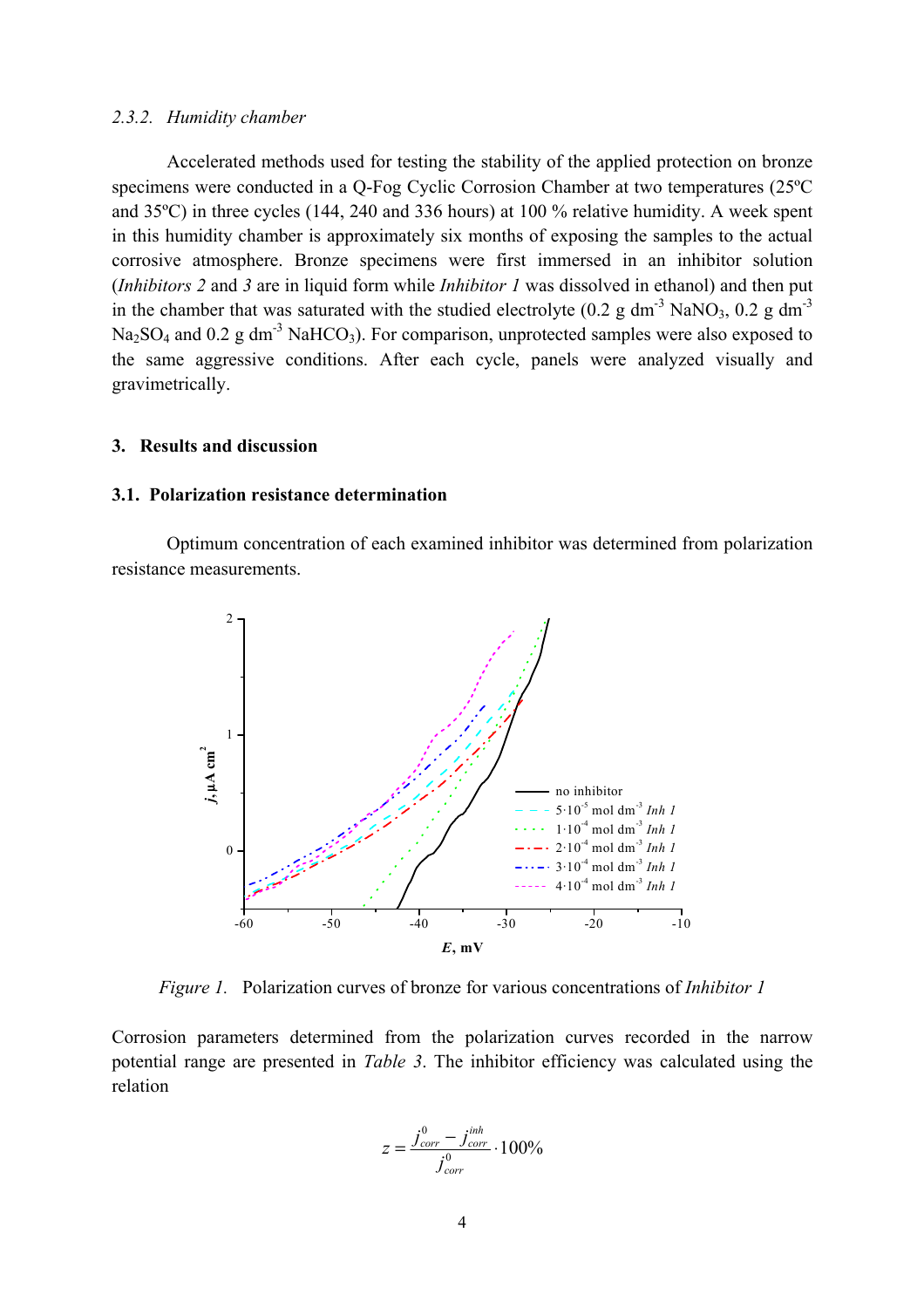where  $j_{corr}^0$  is a current density in a solution without an inhibitor and  $j_{corr}^{inh}$  current density in a solution with an inhibitor. It can be seen that the polarization resistance increases in the presence of inhibitor and that it is the highest for the inhibitor concentration  $2 \cdot 10^{-4}$  mol dm<sup>-3</sup> in the examined interval of concentrations. The efficiency of the inhibitor in this case is 62 %. It is interesting to note that an increase in inhibitor concentration causes shift of corrosion potential towards more negative values which indicates that *Inhibitor 1* has stronger influence on cathodic reaction than on the anodic reaction.

| $c_{inh}$     | <i>Jcorr</i>             | <i>corrosion rate</i> | $E_{corr}$ | $R_p$                     | $\overline{z}$ |
|---------------|--------------------------|-----------------------|------------|---------------------------|----------------|
| mol $dm^{-3}$ | $\mu A$ cm <sup>-2</sup> | $mm y^{-1}$           | mV         | $k\Omega$ cm <sup>2</sup> | $\frac{6}{9}$  |
|               | 1.32                     | $1.55 \cdot 10^{-2}$  | $-38$      | 9.91                      |                |
| $5.10^{-5}$   | 0.60                     | $7.07 \cdot 10^{-3}$  | $-50$      | 22.50                     | 54             |
| $1.10^{-4}$   | 1.18                     | $1.39 \cdot 10^{-2}$  | $-41$      | 10.50                     | 11             |
| $2.10^{-4}$   | 0.50                     | $5.90 \cdot 10^{-3}$  | $-49$      | 24.25                     | 62             |
| $3.10^{-4}$   | 0.53                     | $6.25 \cdot 10^{-3}$  | $-52$      | 21.86                     | 60             |
| $4.10^{-4}$   | 0.77                     | $9.05 \cdot 10^{-3}$  | $-51$      | 17.81                     | 42             |

*Table 3.* Corrosion parameters of bronze in the solution of *Inhibitor 1* obtained by polarization resistance determination

Polarization curves of bronze recorded in the presence of various concentrations of *Inhibitor 2* are presented in *Figure 2*, while corrosion parameters obtained by polarization resistance determination are given in *Table 4*.



*Figure 2.* Polarization curves of bronze for various concentrations of *Inhibitor 2*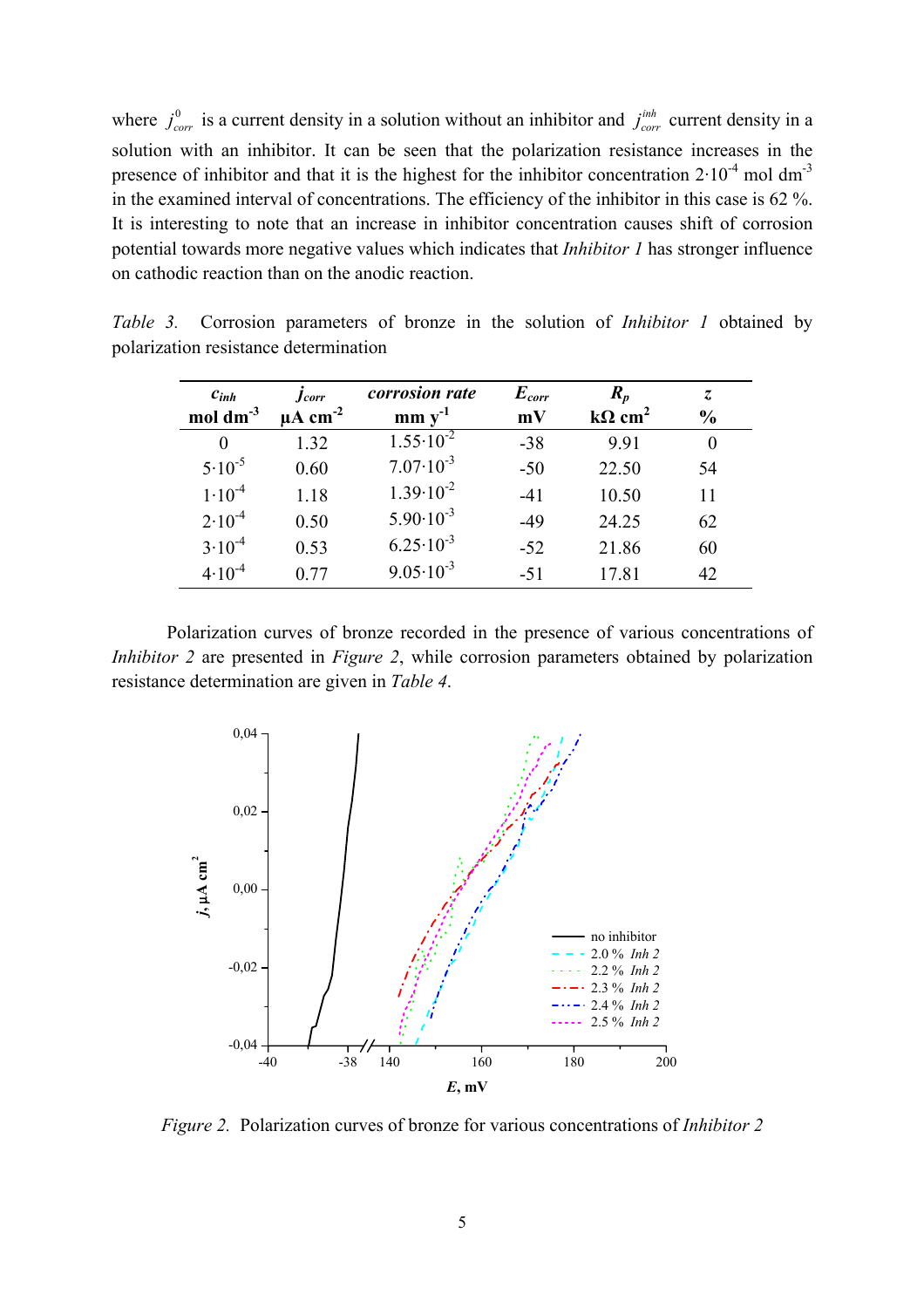| $c_{inh}$<br>vol % | <b>J</b> corr<br>$\mu A$ cm <sup>-2</sup> | corrosion rate<br>$mm y^{-1}$ | $E_{corr}$<br>mV | $R_p$<br>$k\Omega$ cm <sup>2</sup> | Z.<br>$\frac{0}{0}$ |  |
|--------------------|-------------------------------------------|-------------------------------|------------------|------------------------------------|---------------------|--|
| 0                  | 1.32                                      | $1.55 \cdot 10^{-2}$          | $-38$            | 9.91                               | 0                   |  |
| 2.0                | 0.05                                      | $6.10 \cdot 10^{-4}$          | 162              | 481.00                             | 96                  |  |
| 2.2                | 0.04                                      | $5.16 \cdot 10^{-4}$          | 155              | 328.90                             | 97                  |  |
| 2.3                | 0.02                                      | $2.81 \cdot 10^{-4}$          | 155              | 656.50                             | 98                  |  |
| 2.4                | 0.03                                      | $3.52 \cdot 10^{-4}$          | 162              | 525.10                             | 98                  |  |
| 2.5                | 0.05                                      | $5.39 \cdot 10^{-4}$          | 156              | 498.10                             | 96                  |  |

*Table 4*. Corrosion parameters of bronze in the solution of *Inhibitor 2* obtained by polarization resistance determination

The maximum increase in polarization resistance is noticeable for 2.3 % inhibitor concentration followed by the efficiency of 98 %. This compound shifts corrosion potential towards more positive values which indicates that *Inhibitor 2* has a stronger effect on anodic reaction.

### **3.2. Tafel extrapolation method**

Polarization measurements were performed in a wide potential range to observe more clearly influence of corrosion inhibitors on anodic and cathodic polarization curves (*Fig. 3.*). Measurements were performed with optimum concentration of *Inhibitor 1* and *Inhibitor 2*. As it was previously evaluated from the extent of shift of the corrosion potential, *Inhibitor 1* has more influence on cathodic reaction, while *Inhibitor 2* shows much greater influence on anodic reaction.



*Figure 3.* Polarization curves of bronze in the solution with and without the addition of examined inhibitors in optimal concentrations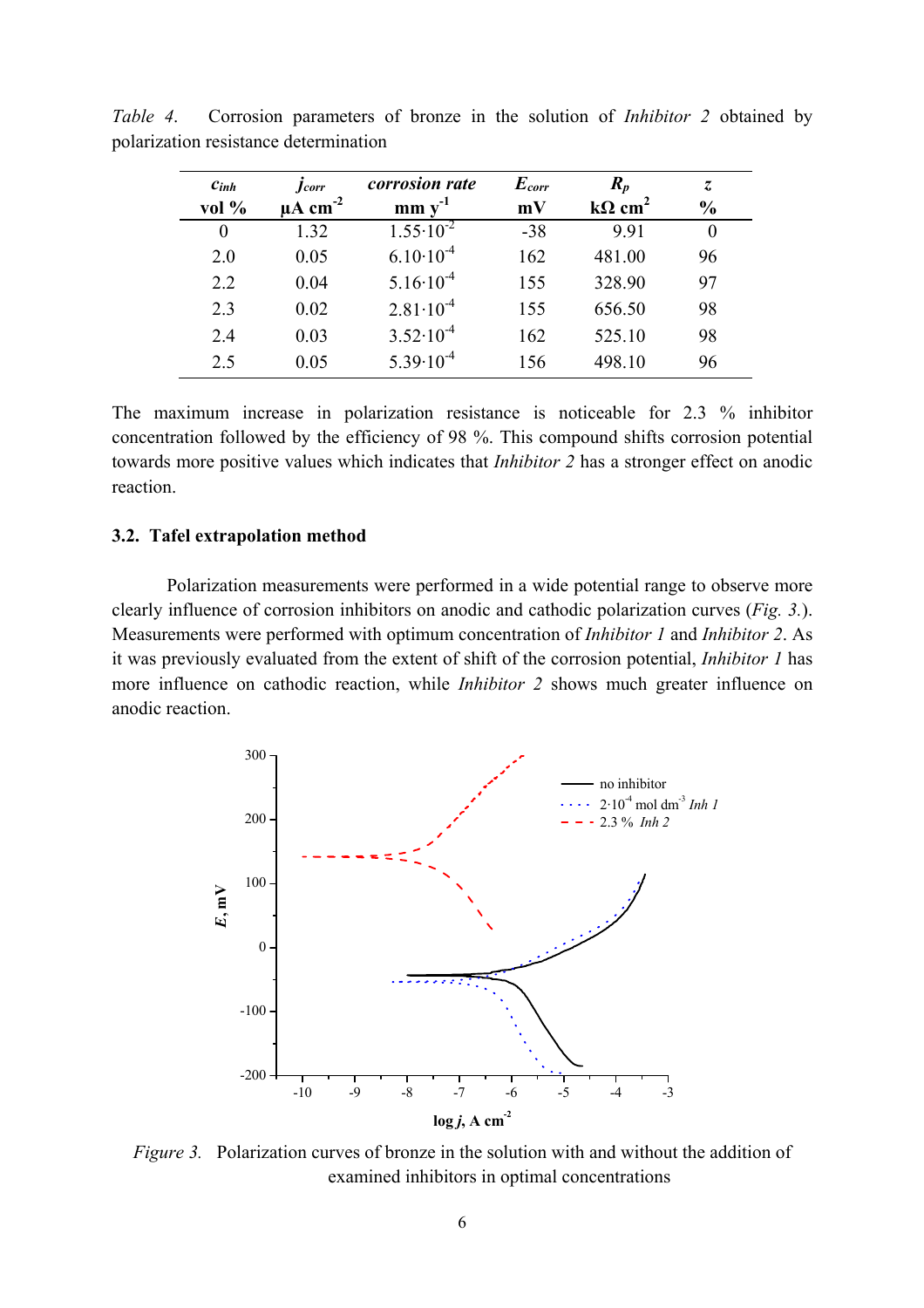| Inh              | $c_{inh}$     | <i>Jcorr</i><br>$\mu A$ cm <sup>-2</sup> | <i>corrosion rate</i> $E_{corr}$<br>$mm y^{-1}$ | mV    | $\bm{b}_k$<br>$mV$ dec <sup>-1</sup> $mV$ dec <sup>-1</sup> | D <sub>a</sub> | $\frac{0}{0}$ |
|------------------|---------------|------------------------------------------|-------------------------------------------------|-------|-------------------------------------------------------------|----------------|---------------|
| $\blacksquare$   |               | 1.10                                     | $1.29 \cdot 10^{-2}$                            | $-43$ | $-127$                                                      |                |               |
| Inh <sub>1</sub> | $2.10^{-4}$ M | 0.35                                     | $4.06 \cdot 10^{-3}$                            | $-53$ | -98                                                         | 39             | 68            |
| Inh $2-$         | 2.3 vol $\%$  | 0.02                                     | $2.34 \cdot 10^{-4}$                            | 144   | -62                                                         | 88             | 98            |

*Table 5.* Corrosion parameters of bronze obtained for the optimal concentrations of *Inhibitor 1* and *Inhibitor 2* determined by Tafel extrapolation method

## **3.3. Electrochemical impedance spectroscopy**

EIS measurements were performed for the same inhibitor concentrations as used for polarization measurements. The obtained impedance spectra were analyzed with the equivalent circuit presented in *Figure 4*.



 $Y_0$ ,  $\alpha$ 

*Figure 4.* Equivalent electrical circuit representing studied system



*Figure 5.* Nyquist impedance spectra of bronze electrode in the solution without inhibitor and for various concentrations of *Inhibitor 1*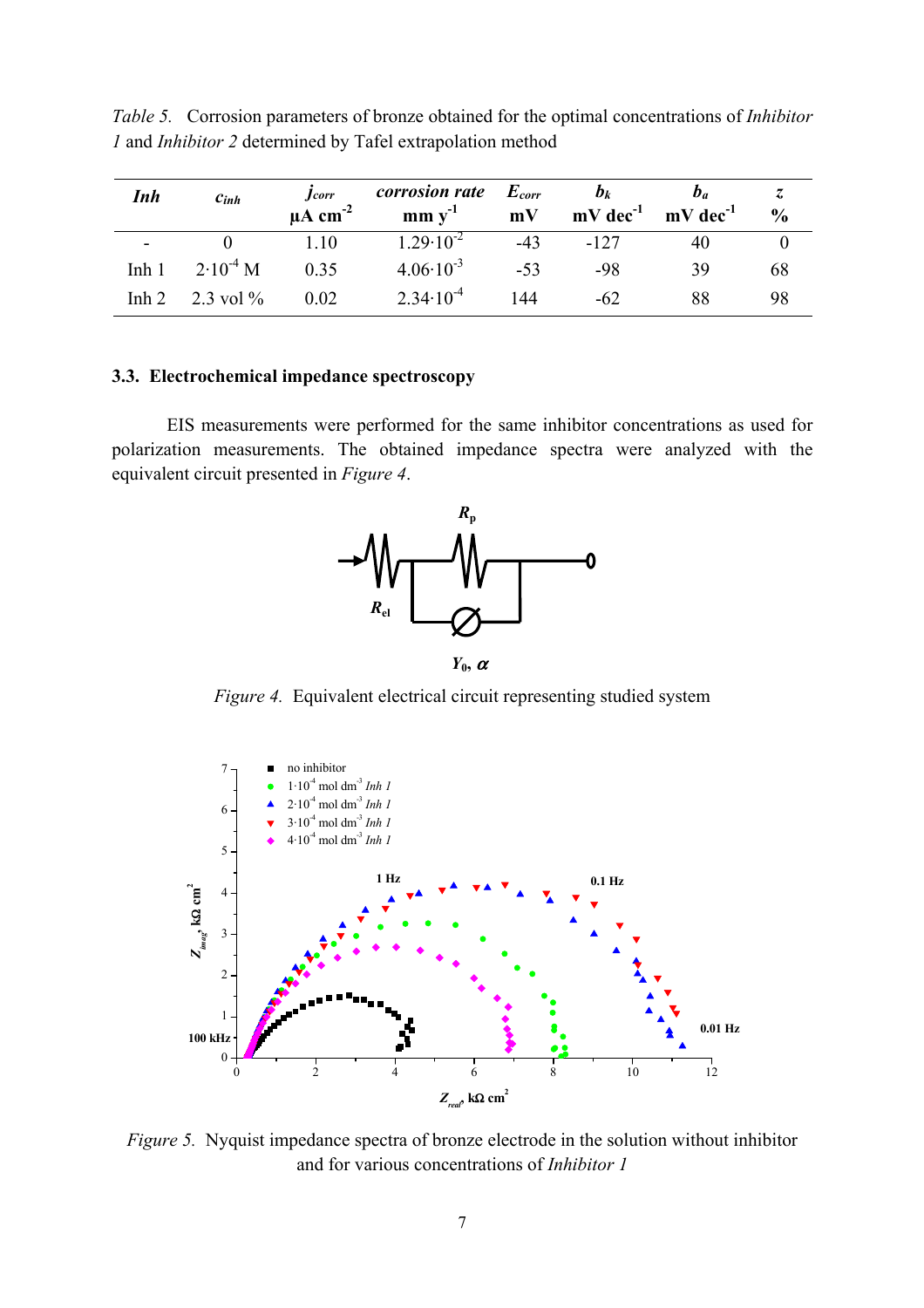Measurements conducted on the bronze in the solution containing *Inhibitor 1* (*Fig. 5.*) gave slightly higher impedance for  $3 \cdot 10^{-4}$  mol dm<sup>-3</sup> inhibitor concentration than for  $2 \cdot 10^{-4}$  mol dm<sup>-3</sup> concentration in contrary to polarization resistance measurements.

The EIS parameters obtained by fitting the experimental results for *Inhibitor 1* to proposed model are given in *Table 6*. They show the increase of polarization resistance in the presence of inhibitor while, at the same time, the influence on the value of the constant phase element *Y*<sub>0</sub> that is related to double layer capacitance is less pronounced.

| $c_{inh}$<br>$mol \, \text{dm}^{-3}$ | $R_{el}$<br>$k\Omega$ cm <sup>2</sup> | $R_p$<br>$k\Omega$ cm <sup>2</sup> | Yo<br>$S\cdot s^{\alpha}$ cm <sup>-2</sup> | $\alpha$ |
|--------------------------------------|---------------------------------------|------------------------------------|--------------------------------------------|----------|
|                                      | 0.25                                  | 4.60                               | $1.18 \cdot 10^{-4}$                       | 0.64     |
| $1.10^{-4}$                          | 0.29                                  | 8.22                               | $0.49 \cdot 10^{-4}$                       | 0.76     |
| $2.10^{-4}$                          | 0.28                                  | 11.05                              | $0.56 \cdot 10^{-4}$                       | 0.85     |
| $3.10^{-4}$                          | 0.28                                  | 11.81                              | $1.06 \cdot 10^{-4}$                       | 0.84     |
| $4.10^{-4}$                          | 0.27                                  | 7.05                               | $0.89 \cdot 10^{-4}$                       | 0.83     |

*Table 6.* Impedance parameters for bronze in the solution with and without *Inhibitor 1* 

Impedance spectra obtained for *Inhibitor 2* are presented in *Figure 6.* The largest diameter of the impedance loop was observed for 2.4 % inhibitor concentration with corresponding impedance of almost 50 kΩ cm<sup>2</sup>. This was also confirmed with the values of polarization resistance and constant phase element given in *Table 7*. where the decrease of *Y*<sup>0</sup> shows the presence of inhibitor on metal surface.



*Figure 6.* Nyquist impedance spectra for bronze electrode in the solution without inhibitor and for various concentrations of *Inhibitor 2*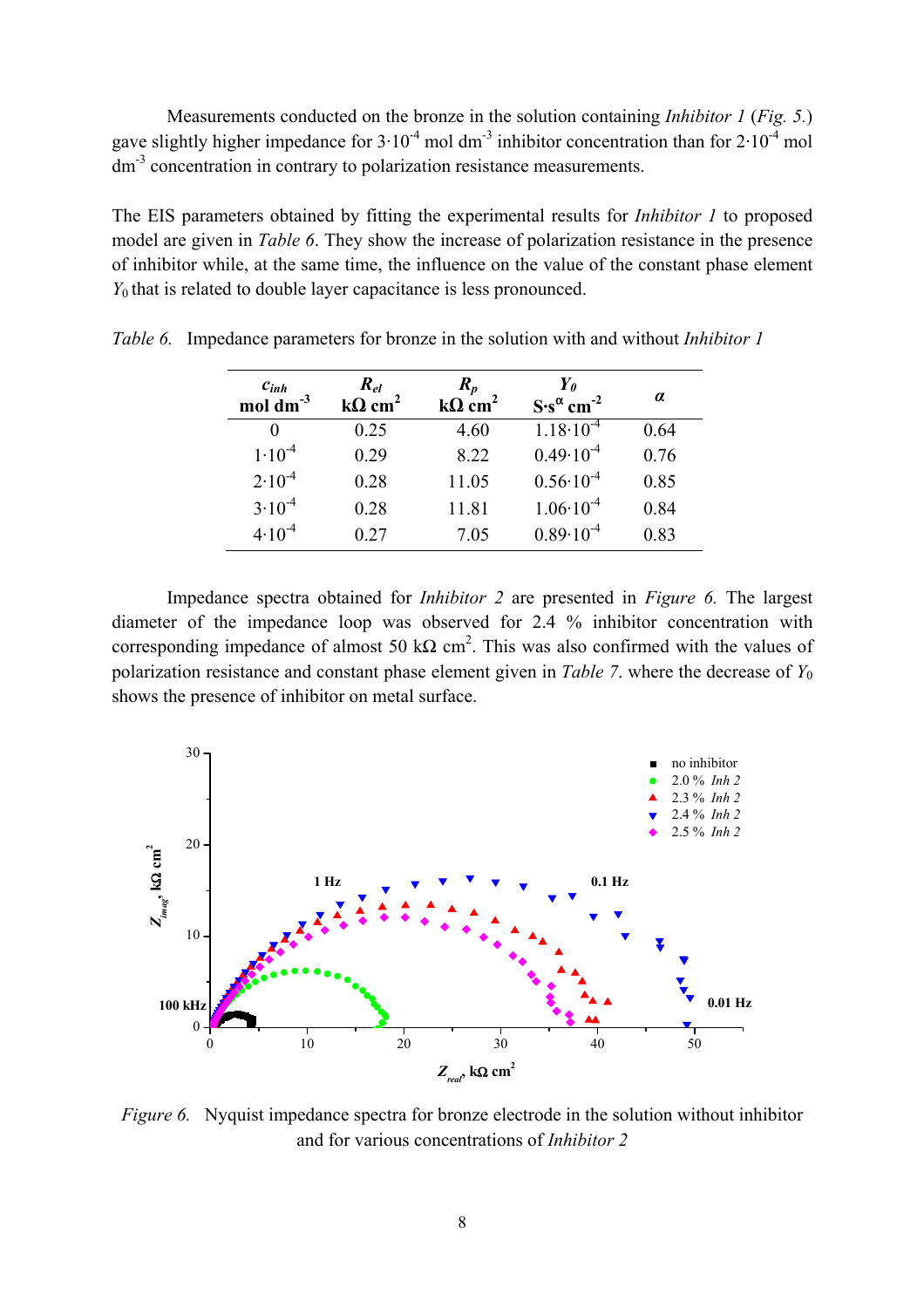| $c_{inh}$<br>vol % | $R_{el}$<br>$k\Omega$ cm <sup>2</sup> | $R_p$<br>$k\Omega$ cm <sup>2</sup> | $\boldsymbol{Y_0}$<br>$S\cdot s^{\alpha}$ cm <sup>-2</sup> | $\alpha$ |
|--------------------|---------------------------------------|------------------------------------|------------------------------------------------------------|----------|
|                    | 0.25                                  | 4.60                               | $1.18 \cdot 10^{-4}$                                       | 0.64     |
| 2.0                | 0.12                                  | 18.17                              | $0.12 \cdot 10^{-4}$                                       | 0.75     |
| 2.3                | 0.15                                  | 40.15                              | $0.12 \cdot 10^{-4}$                                       | 0.77     |
| 2.4                | 0.16                                  | 49.47                              | $0.10 \cdot 10^{-4}$                                       | 0.76     |
| 2.5                | 0.15                                  | 37.16                              | $0.14 \cdot 10^{-4}$                                       | 0.73     |

*Table 7.* Impedance parameters for bronze in the solution with and without *Inhibitor 2*

## **3.4. Humidity chamber**



*Figure 7.* Changes in corrosion rate of an unprotected panel and protected panels with time at 25 °C

Results obtained in the humidity chamber at 25 °C are shown in *Figure 7*. The highest corrosion rate after the first cycle is observed for an uninhibited panel. During the next cycles, corrosion rate decreases due to the formation of corrosion products on the metal surface. It is noticeable that among the examined inhibitors, *Inhibitor 1* shows much weaker protection then the other two inhibitors (*Fig. 8.*).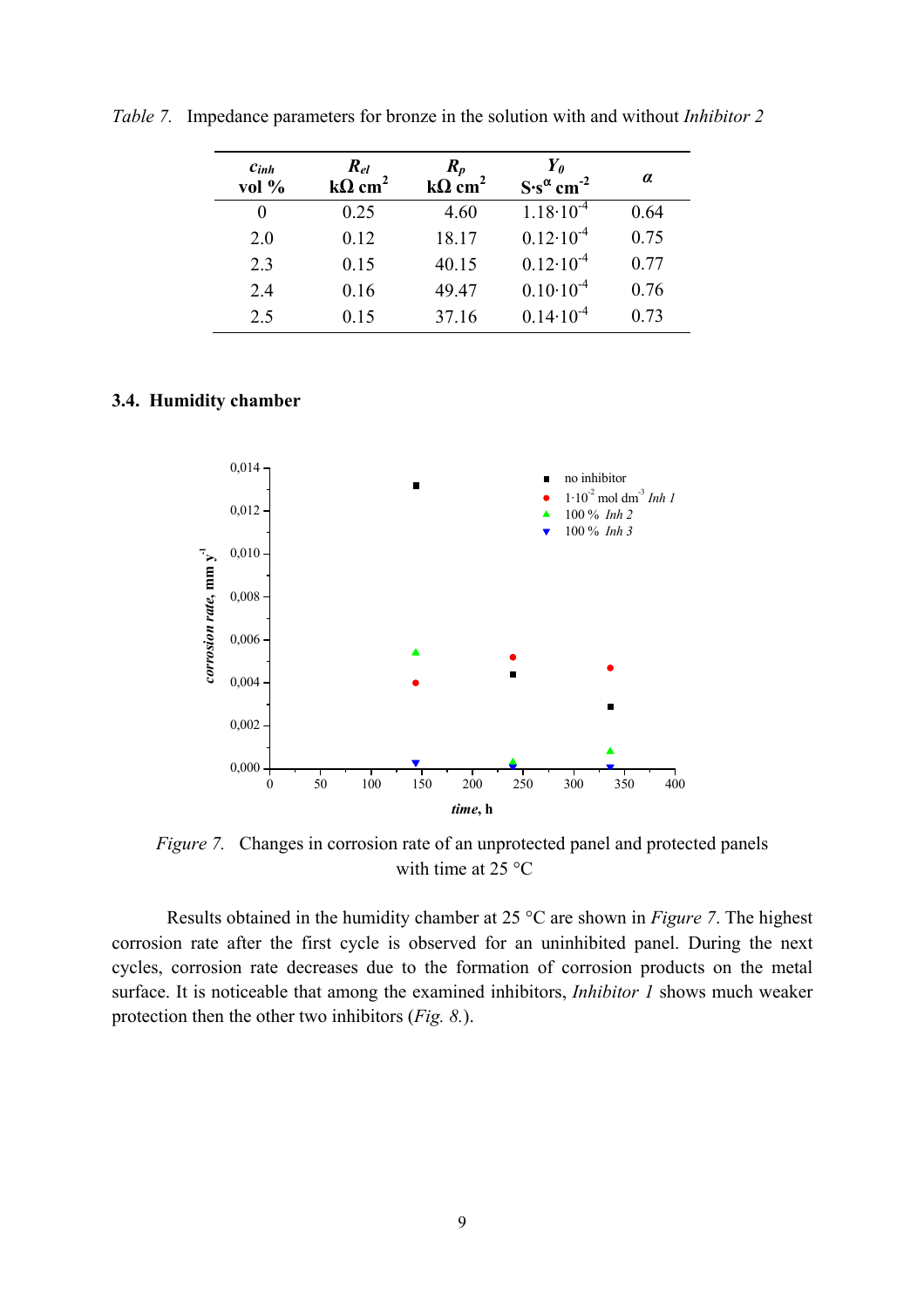

no protection *Inhibitor 1 Inhibitor 2 Inhibitor 3* no protection *Inhibitor 1 Inhibitor 2 Inhibitor 3* 

*Figure 8.* Bronze panels after 336 hours in humidity chamber at 25 °C



*Figure 9.* Changes in corrosion rate of an unprotected panel and protected panels with time at 35 °C

Results of the chamber testing at 35 °C (*Fig. 9.*) are indicating on much higher corrosion rates than at the lower temperature. It is obvious that the metal surface has corroded significantly in comparison to the previous testing (*Fig. 10.*). In this case the applied protection of the inhibitors *2* and *3* shows much greater protection unlike the *Inhibitor 1*.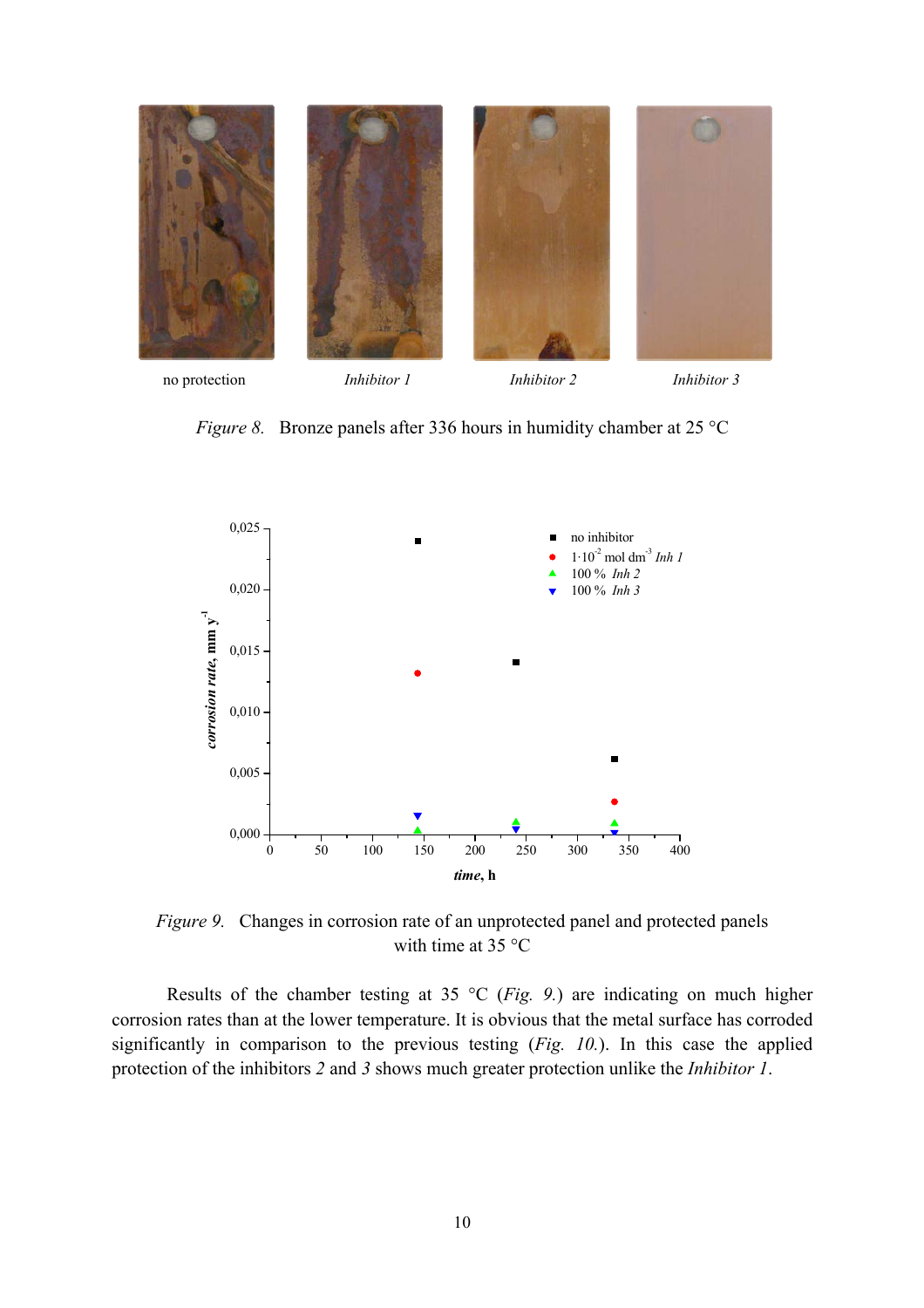

*Figure 10.* Bronze panels after 336 hours in humidity chamber at 35 °C

## **4. Conclusion**

 In the present study the possibility of bronze protection of corrosion in urban atmospheric conditions was investigated. As the protective system three non - toxic corrosion inhibitors were examined.

The research was carried out in the solution of 0.2 g dm<sup>-3</sup> NaNO<sub>3</sub>, 0.2 g dm<sup>-3</sup> Na<sub>2</sub>SO<sub>4</sub> and 0.2 g dm<sup>-3</sup> NaHCO<sub>3</sub> acidified to pH 3. Measurements were performed by the means of electrochemical methods – Tafel extrapolation method, linear polarization method and electrochemical impedance spectroscopy. Due to its high polarization resistance, *Inhibitor 3* was not tested using electrochemical methods. Stability of the applied protection using all three inhibitors was also tested in humidity chamber at two temperatures (25  $\degree$ C and 35  $\degree$ C).

 Results obtained using linear polarization method showed that the polarization resistance increases in the presence of *Inhibitor 1* and *Inhibitor 2*. The highest efficiency of 62 % was achieved at  $2.10^{-4}$  mol dm<sup>-3</sup> concentration of *Inhibitor 1*, while the *Inhibitor 2* showed the highest decrease in the current density of 98 % for 2.3 % concentration.

 Tafel extrapolation method was used to examine inhibitor behavior in concentrations that showed optimum results. This method confirmed the results obtained by linear polarization method. Both inhibitors have a positive effect on slowing down the corrosion process, although *Inhibitor 1* has a stronger influence on cathodic reaction, while the *Inhibitor 2* retards more significantly anodic dissolution of bronze electrode.

 Measurements performed by the use of electrochemical impedance spectroscopy also showed corrosion resistance improvement in the system that contained inhibitor. Highest efficiency of *Inhibitor 1* was at the concentration of 3·10-4 mol dm-3 and for *Inhibitor 2* at the concentration of 2.4 %. The value of the impedance at optimal concentration of *Inhibitor 2* was multiply higher than the impedance at optimal concentration of *Inhibitor 1.* According to that *Inhibitor 2* provides much greater protection than *Inhibitor 1*.

 Results of the testing the stability of these inhibitors using accelerated methods in humidity chamber showed that *Inhibitor 2* and *Inhibitor 3* provide better protection to bronze panels than *Inhibitor 1*.